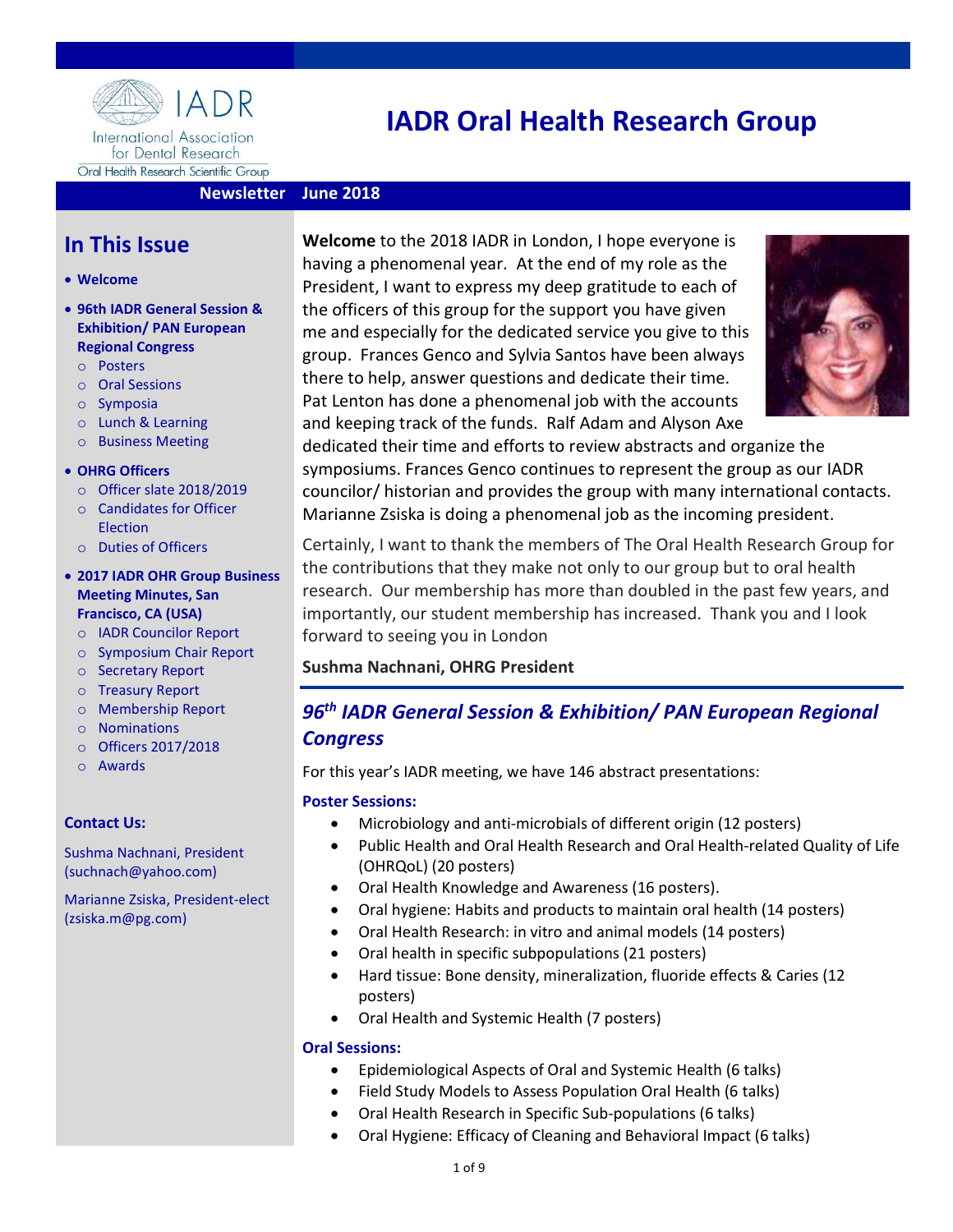Protection of Oral Health via Botanicals, Naturals and Barrier Formation (6 talks).

#### Symposia:

The Oral Health Research Group is co-sponsoring six symposia:

#### The Role of Nano-hydroxyapatite Technologies in Dentistry Wednesday, July 25, 2018, 1:30PM – 3:00 PM

#### Capital Suite 12, Level 3

Organizer(s): Bennett Amaechi (University of Texas Health Science Center at San Antonio, USA); Joachim Enax (Dr. Kurt Wolff GMBH & Co KG, Bielefeld, Germany) Sponsoring Group/Network(s): Cariology Research, Dental Material, Evidence-based Dentistry Network, Mineralized Tissue, Oral Health Research, Periodontal Research Supported by: SANGI Co., Ltd, Tokyo, Japan

#### Bone Mechanical Stimulation and its Therapeutic Applications Thursday, July 26, 2018, Time: 9:45AM – 11:15 AM Capital Suite 11, Level 3

Organizer(s): Mani Alikhani (Harvard School of Dental Medicine); Cristina Teixeira (New York University, N.Y., USA)

Sponsoring Group/Network(s): Orthodontics Research, Mineralized Tissue, Implantology Research, Periodontal Research, Oral & Maxillofacial Surgery, Oral Health Research

#### Identification and Treatment of Oral Malodor MicroBiome

#### Thursday, July 26, 2018, 2:15PM – 3:45PM

#### Capital Suite 1, Level 3

Organizer(s): Sushma Nachnani (University Health Resources, Inc., Culver City, Calif., USA)

Sponsoring Group/Network(s): Oral Health Research Supported by: Takasago International Corporation

### Innovative Clinical Trial Design with an Interdisciplinary Patient-centric Focus Thursday, July 26, 2018, 2:15PM – 3:45PM Capital Suite 11, Level 3

Organizer(s): Sue Pavitt (University of Leeds, UK), Francesco D'Aiuto (UCL Eastman Dental Institute, London, UK), Francis Hughes (King's College, London, UK) Sponsoring Group/Network(s): Periodontology Research, Oral Health Research Group, Evidence-based Dentistry Network, Behavioral, Epidemiologic, and Health Services Research Supported by: GlaxoSmithKline

## Electronic Data Capture and Management for Clinic and Research Friday, July 27, 2018, 8:00AM – 9:30 AM

#### Capital Suite 14, Level 3

Organizer(s): Dominik Ettlin (University of Zurich, Switzerland) Sponsoring Group/Network(s): Neuroscience, International Network for Orofacial Pain and Related Disorders Methodology, Clinical and Translational Science Network Group, Oral & Maxillofacial Surgery, Oral Health Research

#### Endodontic Infections and Systemic Health, Is There a Link? Saturday, July 28, 2018, 8:00AM – 9:30 AM Capital Suite 7, Level 3

Organizer(s): Ikhlas El Karim (Queen's University, Belfast, UK); Fionnuala Lundy (Queen's University, Belfast, UK); Hal Duncan (Dublin Dental Hospital, UK) Sponsoring Group/Network(s): Pulp Biology & Regeneration Research, Oral Health Research Supported by: Irish Division of IADR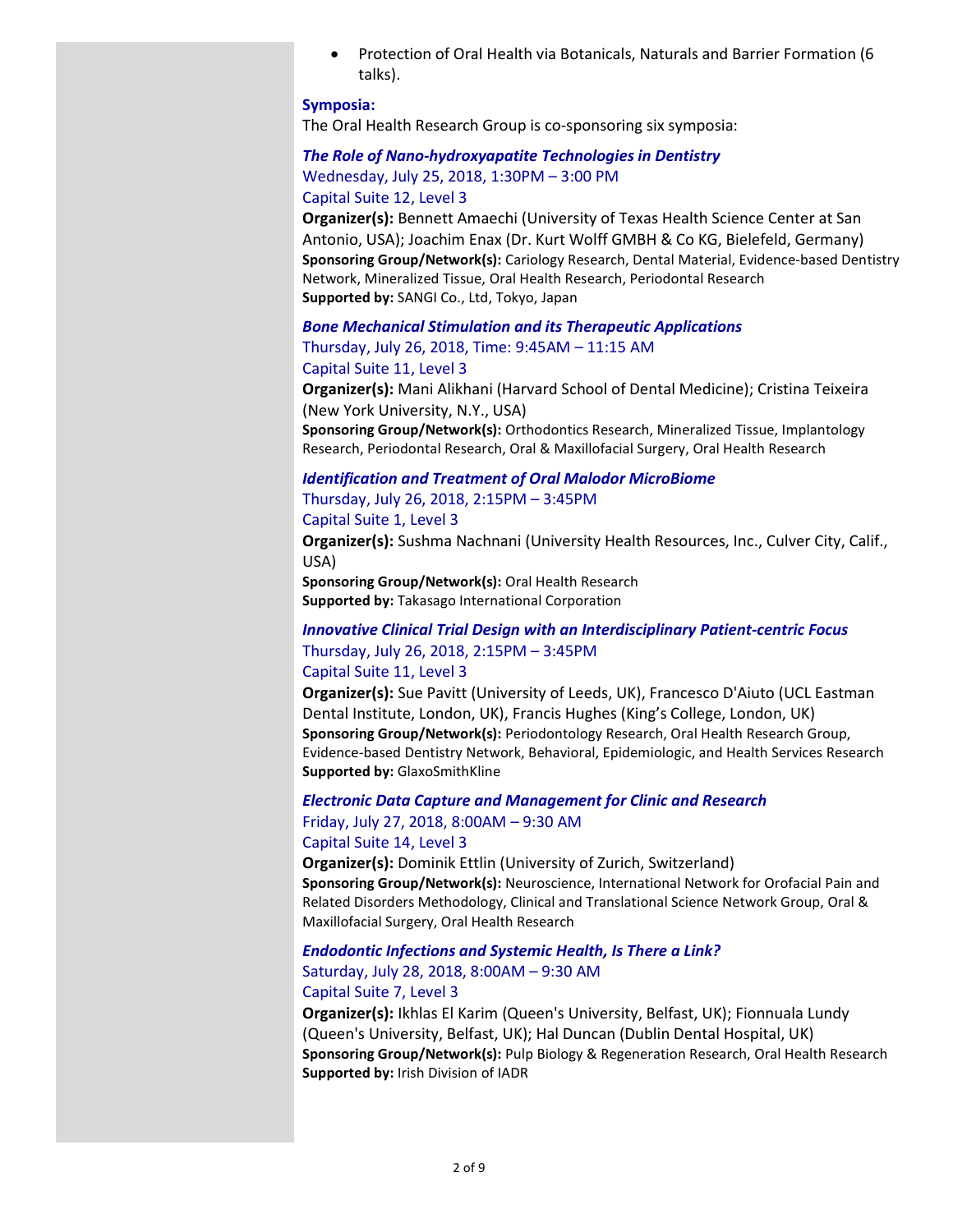#### Lunch & Learning

The Oral Health Research Group is sponsoring two Lunch& Learning Tables:

## Table #6: Teaching Oral Hygiene – Where We Are and Where We Go Thursday, July 26, 2018, 12:45PM-2:00PM

Capital Hall, Level 0

Speaker: Renate Deinzer (University of Giessen, Germany) Sponsoring Group/Network: Oral Health Research

Description: Evidence regarding oral hygiene effectiveness, oral hygiene behavior, the meaning of oral hygiene devices and brushing techniques will be reviewed. Open research questions will be identified and strategies to answer them will be discussed. Consequences of current evidence for daily dental practice will be discussed.

#### Table #23: The Revised Common Rule: What Clinical Research Investigators Need to Know

### Friday, July 27, 2018, 12:35PM-1:45PM Capital Hall, Level 0

Speaker: Patricia Lenton (3M, Minneapolis, Minnesota, USA) Sponsoring Group/Network: Oral Health Research

Description: This presentation will provide a high-level overview of the major revisions made to the Common Rule that will go into effect in early 2018 and the considerations for clinical research investigators.

## OHRG Business Meeting / Reception:

Thursday, July 26, 2018

Time: Business meeting at 5:00pm with reception to follow

Room: South Gallery 9/10, Level 2

## Upcoming OHRG Officers:

| <b>Governance Position</b> | <b>Name</b>                                           | <b>Start</b> | <b>Expiration</b> |
|----------------------------|-------------------------------------------------------|--------------|-------------------|
| President                  | Marianne Zsiska*                                      | 7/28/2018    | 6/22/2020         |
| President-elect            | Ralf Adam*                                            | 7/28/2018    | 6/22/2020         |
| Vice- President            | Ralf Adam*                                            | 7/28/2018    | 6/22/2019         |
| Secretary/Treasurer        | Patricia A. Lenton                                    | 3/26/2017    | 6/22/2019         |
| Immediate Past President   | Sushma Nachnani                                       | 7/28/2018    | 6/22/2019         |
| Councilor(s)               | <b>Frances Doherty Genco</b>                          | 3/26/2017    | 6/22/2019         |
| <b>Award Chair</b>         | Deborah Lyle                                          | 3/26/2017    | 7/28/2018         |
| Group Program Chair        | Alyson Axe                                            | 7/28/2018    | 6/22/2019         |
| Symposium Organizer        | To be appointed by Pres-<br>elect & approved by Board | 7/28/2018    | 6/22/2019         |

 $*$  In 2018 a Vice-president role was added to the group structure. To enable transition to the new structure, the current President-Elect will remain President for 2 consecutive years and the President-Elect and VP role will be combined for 2018- 2019. As of 7/28/2019 we will have transitioned fully to the new structure.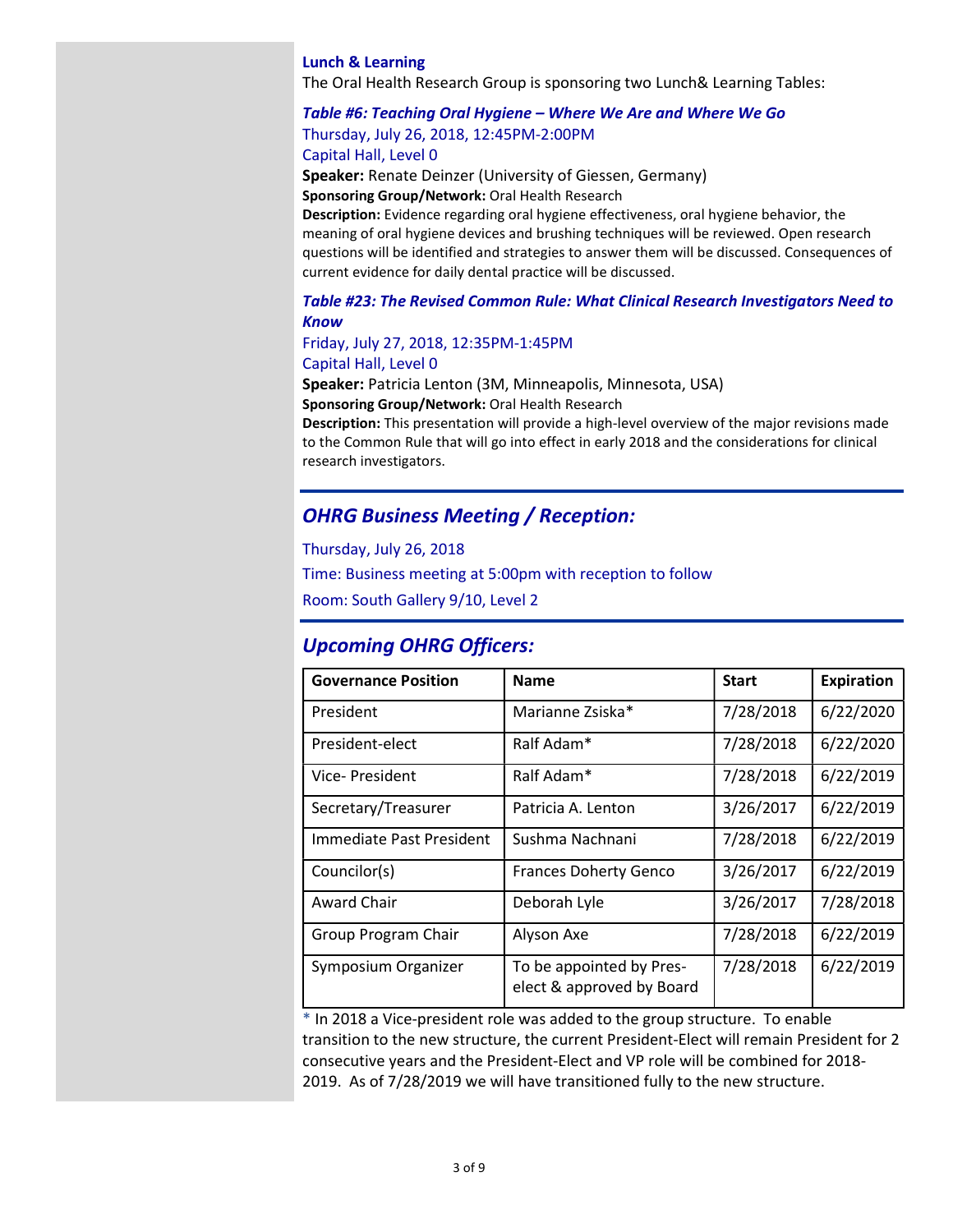## Candidates for Upcoming Election of Officers

| 2019-2020 Vice-President      | Olivia Marchisio (Univ. Pavia & Marconi Univ.)<br>Alyson Axe (Glaxo SmithKline, Surrey, England) |
|-------------------------------|--------------------------------------------------------------------------------------------------|
| 2019-2022 Secretary/Treasurer | Patricia Lenton (3M)                                                                             |
| 2019-2022 Councilor           | Deborah Lyle (WaterPik, Inc.)                                                                    |

The 2018 Group/Network Election will be held in conjunction with the IADR election beginning in the fall (around October 2018). Each IADR Member or Retired member will receive a ballot for the IADR Vice-president and for the officers of any Scientific Group or Network they belong. IADR Student members will only receive the ballot for the Scientific Group or Networks they belong to. Successful candidates will be notified at the end of December 2018 and will begin their term of service at the conclusion of the 2019 IADR/AADR/CADR General Session in Vancouver, BC, Canada.

The next Group/Network call for nominations process will be open at the beginning of 2019 and all Groups/Networks will be electing at least one officer (2020-2021 Vice-President).

## Duties of Officers

Below are the minimum responsibilities for each office of the Scientific Group/Network (SG/N) as approved by IADR Council, March 21, 2017:

## OHRG President

The president is responsible for the administration of the OHRG. S/he ensures that each officer performs their duties as outlined and meets the needs of the membership. The President-Elect succeeds to this office.

- Preside over the annual membership meetings and any meetings of the Executive Committee.
- Prepares the agendas for the membership meetings and the Executive Committee meetings in a timely manner to be sent to other Executive Committee members for input in a timely manner.
- Arrangement of business meeting and/or reception in conjunction with IADR GHQ. The annual business meeting and/or reception offers an opportunity for networking within OHRG and developing future initiatives and leaders.
- Liaison with IADR Regions, Divisions, Sections The IADR Regions, Divisions and Sections also hold meetings and may ask for assistance of the IADR SG/N in preparation of their local programs. The president will be the contact for any requests and may utilize all resources of the SG/N to meet the requests.
- Website & newsletter liaison
- Each SG/N should have a website. The IADR GHQ offers space to host a site. The president will work with the GHQ staff to keep content up to date. If the SG/N chooses to host a newsletter to the membership, the president will work with the GHQ to distribute to the SG/N membership.
- Recommend candidates for IADR Vice-president. As a leader in a SG/N the president should recommend candidates annually for the office of IADR Vice-president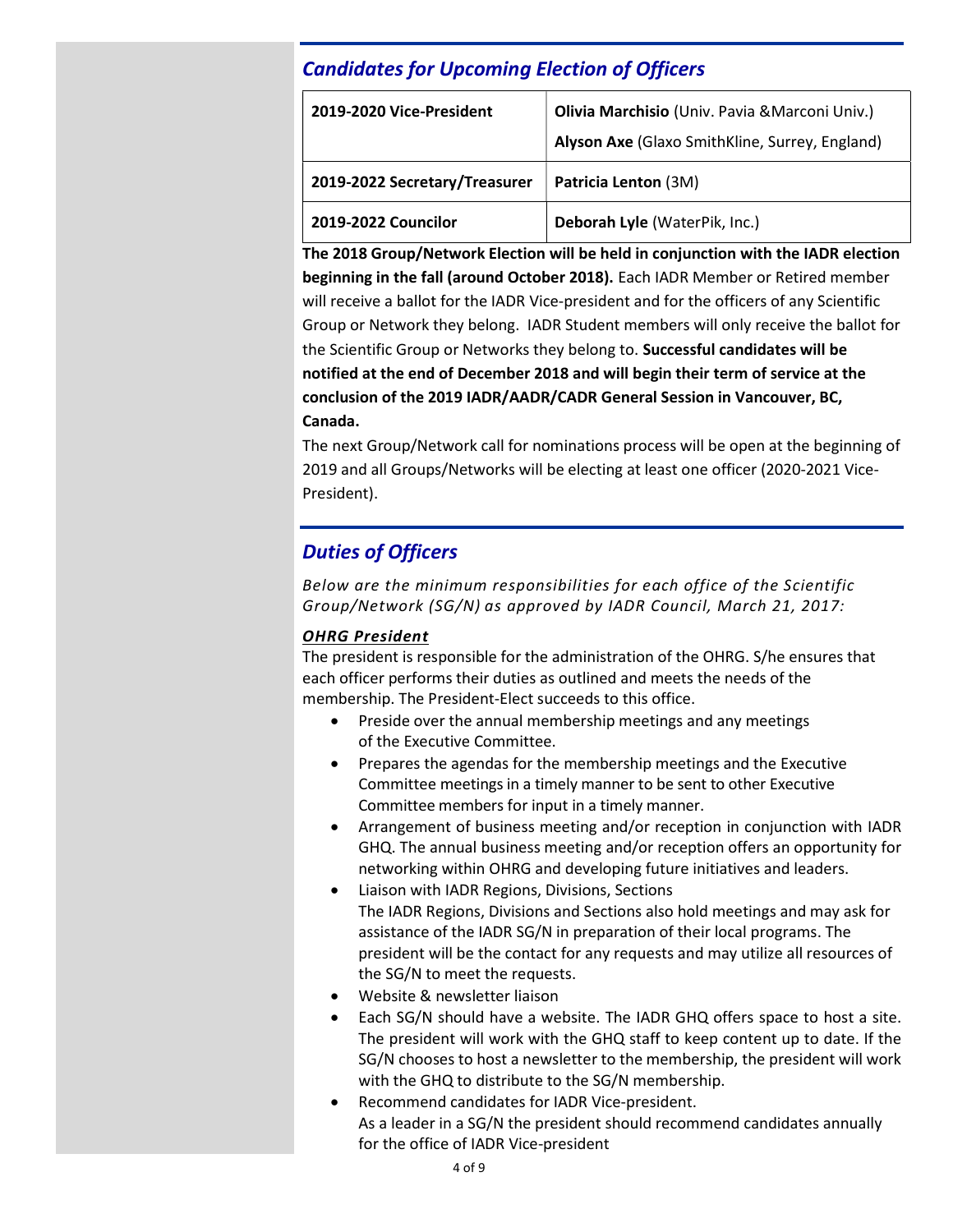- Oversight of SG/N budget
- All officers have fiduciary responsibility for the SG/N.
- Submit "President's Message", professional photograph, and other information to the President-Elect to be included in the Newsletter.
- Approve the annual Newsletter before it is submitted to IADR staff for electronic distribution.

## OHRG President Elect

- Selection of Group Program Chairs, Session organizers and Abstract Reviewers for IADR General Session and AADR Annual Meeting with OHRG officer (executive committee) approval.
- The president-elect will be responsible for networking and identifying the GPC, session proposal organizers and reviewers for each General Session and/or Annual meeting. Nominations are ratified by the full SG/N officers. This is an important role in keeping the integrity of the science presented at the General Session.
- Website & newsletter liaison
- Oversight of SG/N budget

## OHRG Vice President (1-year term as VP, 1 as president-elect, 1 as president)

- Solicit nominations for OHRG elected offices
- The Vice-president will be responsible for identifying candidates to stand for the 3 elected offices of OHRG (Vice President, and for the 2 positions when 3-year terms are expired: Secretary/Treasurer, IADR Councilor). Each SG/N will need at least 2 individuals to stand for election for each position.
- Selection of AADR Councilor to represent OHRG at AADR Council meeting. The Councilor to represent the SG/N at the AADR Council shall be appointed by the SG/N Vice-president. The AADR Councilor must be an AADR member in good standing.
- The Councilor for the IADR is elected by the OHRG membership.
- Oversight of SG/N budget

## OHRG Secretary/Treasurer (3-year term)

- Completing annual report for GHQ. Per the IADR Constitution the SG/N is required to submit an annual report of activity to the GHQ. The report is share with the Board and Council.
- Reporting on SG/N finances at business meeting. The GHQ will provide the SG/N Secretary/Treasurer quarterly updates on membership and on invoices. It is the responsibility of the Secretary/Treasurer to report at the annual meeting or via email to the membership how the SG/N resources are being utilized, i.e. awards, symposia sponsorship etc.
- Requesting invoices, payments on behalf of SG/N. The Secretary/Treasurer is the liaison with the GHQ for payments, invoices etc. that are required on behalf of the SG/N.
- Oversight of SG/N budget
- Take minutes during OHRG meeting at IADR/AADR Meeting(s).
- Disburse draft minutes to Executive Committee for review and editorial suggestions within one month of the related meeting.
- Submit draft minutes to President-elect for inclusion in the Newsletter that precedes the IADR meeting at which their approval will be voted on.
- Disburse Minutes at following OHRG Annual Meeting where they will be approved.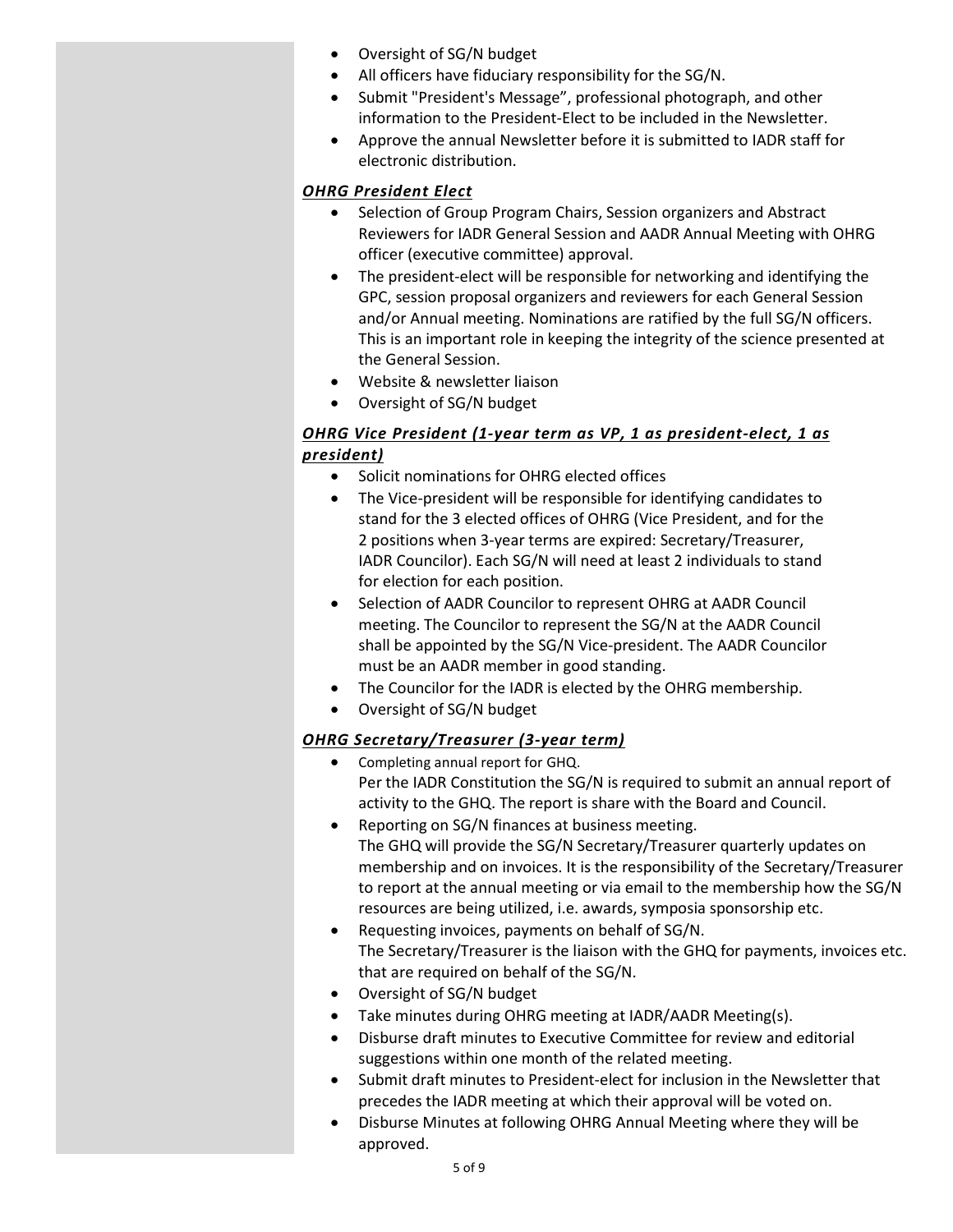## OHRG Past-President

The Immediate Past President shall support the current President. The Immediate Past President is a member of the Executive Committee and serves as Chair of the Nominating Committee.

- Support the president and help the President-Elect with the Newsletter.
- Chair the Nominations Committee made up of the President and the President-Elect.
- Submit nominations to the nominations committee.
- When the President is unable to preside over the annual IADR meeting, the Past President shall take on this responsibility.

## IADR Councilor

- Represent OHRG at IADR Council Meeting The primary responsibility of the Councilor is to attend the IADR Council meeting and vote in a manner that is representative of the SG/N policies.
- Report to OHRG events arising from Council After the Council meeting the Councilor should report either via email or at the annual business meeting the issues arising from the Council.
- Science policy liaison The Councilor will also act as a liaison between the GHQ and OHRG on any science policy issues. The Councilor will work with the OHRG experts to provide feedback on any questions posed.
- Oversight of SG/N budget

All officers have fiduciary responsibility for the SG/N.

## OHRG officers will appoint annually Group Program Chairs (GPC), Session organizers and Abstract Reviewers to manage the SG/N content for the General Session and Annual Meeting. The GPCs, session proposal organizer and reviewers are vital to the success of the General Session.

The responsibilities of the Program Chair and Program Chairelect/Symposium Organizer are described below:

## OHRG Program Chair

The Program Chair is responsible for the abstract review and scheduling into the IADR program. This is the second year of a two-year appointment; the first year is serving as Program Chair-Elect/Symposium Organizer. The Program Chair is a member of the Executive Committee.

Specifically, the duties are:

- Serve as coordinator of abstract reviews and has final authority to accept or reject any abstract that they deem as being acceptable or unacceptable.
- Responsible for creating the scientific program sections with the Central Office.
- Coordinates and/or identifies topics and speakers for lunch & learns and workshops.
- Acts as one of the abstract reviewers and selects additional reviewers as necessary when the number of abstracts warrants it.
- Keeps reviewers informed of time requirements and deadlines for abstract reviews.
- Reviewer selection It is recommended that members from different countries should be included.
- Attends IADR Group Program Chair meeting at the annual session.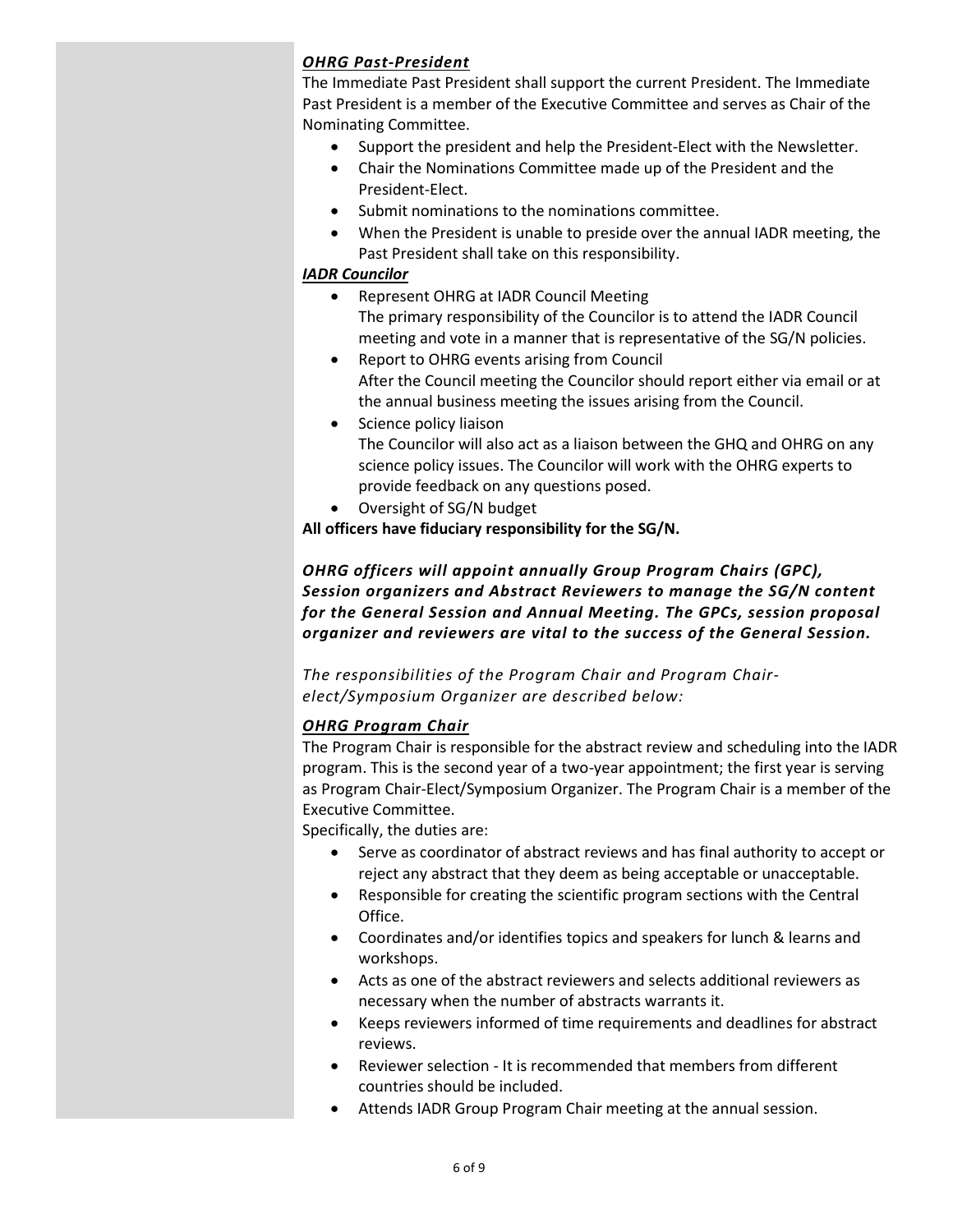## OHRG Program Chair-Elect / Symposium Coordinator

The Program Chair Elect is responsible for organizing the OHRG Symposium in cooperation with IADR Symposium Organizers, the OHRG Program Chair, and the OHRG Executive Committee. The Program Chair-Elect serves a two-year term with the second year serving as Program Chair. During this first year, the individual serves as a member of the Program Committee and may be an abstract reviewer. Generally, the duties are:

- Review submission deadlines.
- Presents topics to Executive Committee for approval, obtain approval of speakers.
- Seek out other groups to collaborate with, IADR encourages joint symposia
- Attend OHRG business meeting, participate in any ad hoc meetings, and attend symposium at IADR when possible.
- Arrange for speakers to prepare manuscripts for publication when appropriate.

## 2017 IADR OHR Group Business Meeting Minutes, San Francisco, CA (USA)

## Pres. Sylvia Santos called the meeting to order at 5:05 PM

## Welcome and Opening Remarks:

Ms. Santos thanked and acknowledged all group officers; including

- Sushma Nachnani President Elect
- Pat Lenton Secretary/Treasurer
- Olivia Marchisio Group Program Chair
- Ralf Adam- Symposium Chair
- Frances Genco IADR Councilor, Awards / Historian
- Malgorzata Klukowska Past President

## Oral Reports:

### IADR Councilor's report: Frances Genco

The IADR Council Meeting takes place on the Tuesday afternoon prior to opening of the conference. Council meeting format is interactive with each Scientific Group electing a Councilor who may cast one vote on the main issues being voted on. All observers are welcome at the meeting of the council.

Ms. Genco went over the highlights of the Council meeting with the group. One of the principal concerns of the Council is looking for ways to encourage young investigators and investigators in emerging countries to submit to and attend the IADR meetings. In addition, the Council members continue to advocate for Groups within the IADR to look for ways to be good stewards with resources and to use some of our resources in ways that encourage young investigators and to offer support to investigators with limited resources so that they will be able to attend the meetings.

### Group Program Chair: Olivia Marchisio

Olivia was not able to attend the meeting in San Francisco; therefore, we did not have a report from her.

### Symposium Chair: Ralf Adam

Ralf Adam reported: The Oral Health Research Group sponsored and supported a total of 4 Symposia out of which 3 were executed at the 95th General Meeting of the IADR in San Francisco.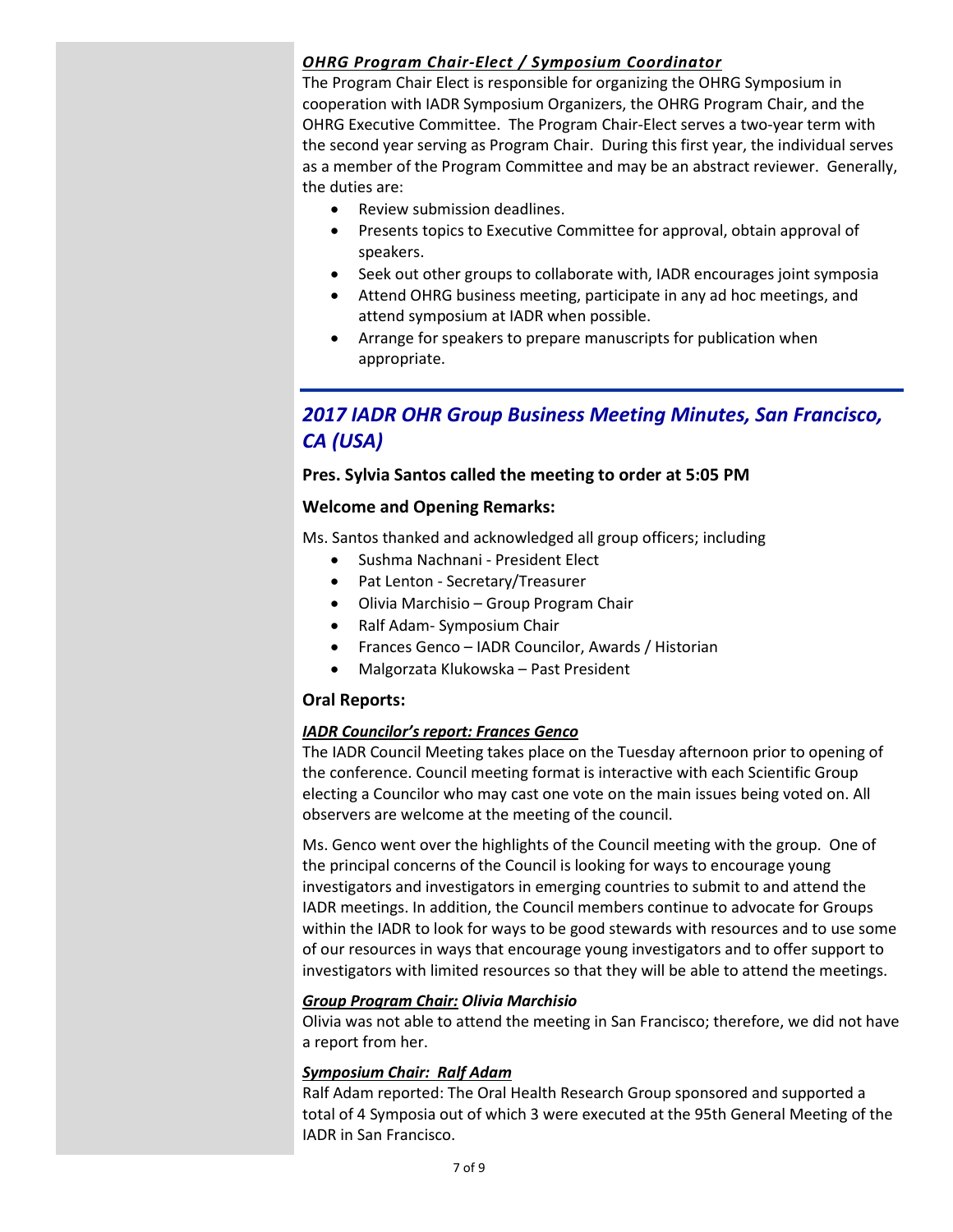The following 3 symposia were successfully executed:

- "Dental Caries in Epidemiological Surveys: what to be detected and how to report?", organized by Bennett Amaechi (University of Texas, San Antonio) and Jo Frencken (University Nijmegen, Netherlands)
- "Periodontal Inflammation as a Public Health Problem", organized by Iain Chapple (University of Birmingham, UK), Alpdogan Kantarci (The Forsyth Institute, Cambridge, MA), Gosia Klukowska (P&G Mason, OH) and Ralf Adam (P&G Kronberg, Germany).
- "Behavioral dentistry: Evidence-Basis and Vision for the Future", organized by Daniel McNeil (West Virginia University).

Those 3 Symposia were very well attended and reached a broad audience, specifically since all of them were sponsored by several IADR Research Groups.

The proposal from Magda Feres and Ricardo Teles entitled "Treat to Target Approach in Periodontal Research" was withdrawn due to a very similar symposium organized by Andrea Mombelli ("Issues in Clinical Periodontal Research").

#### Secretary Treasurer: Pat Lenton reported:

Met with fellow Secretary/Treasurers from other IADR groups at the now annual meeting of the same that was organized last year by Lisa Jamieson, the President of the Behavioural, Epidemiologic, Health Services Research Scientific Group (BEHSR) and Dan McNeil, the group's Secretary/Treasurer. They worked with Christopher Fox (Director, IADR) and the central IADR administration to organize a day and time during this IADR's 95th General Session in San Francisco for group Presidents and Secretary/Treasurers to meet for discussions regarding all issues related to finances and awards as a means of sharing information with each other; the discussion included the following topics:

- Endowments and Prizes
- Student research awards
- Pre- and Post-doc awards
- **•** Travel awards
- Clinical research prize
- Distinguished scientist awards

Dir. Chris Fox explained to attendees that the move to have the groups finances centrally managed has gone well so far. Dir. Fox also reiterated plans that were discussed the previous year that the organization wants to move towards a common governance structure across groups and to streamline bylaws/constitutions so that all groups governance methodologies are more consistent.

#### Treasury report:

As of December 31, 2016, the IADR Oral Health Research Group had \$33,747.17 USD in the account.

#### Membership report: (as of March 2017)

| Full Members (IADR/AADR):        | 346 |
|----------------------------------|-----|
| Student Members (IADR/AADR): 333 |     |
| <b>Retired Members:</b>          |     |
| <b>Complimentary Members:</b>    | 17  |
| Total:                           | 705 |

## NEW Business:

### Call for Nominations

President Santos announced that our group needed to nominate/elect a new Symposium Chair, Secretary-Treasurer, and President-Elect. Prior to the meeting a